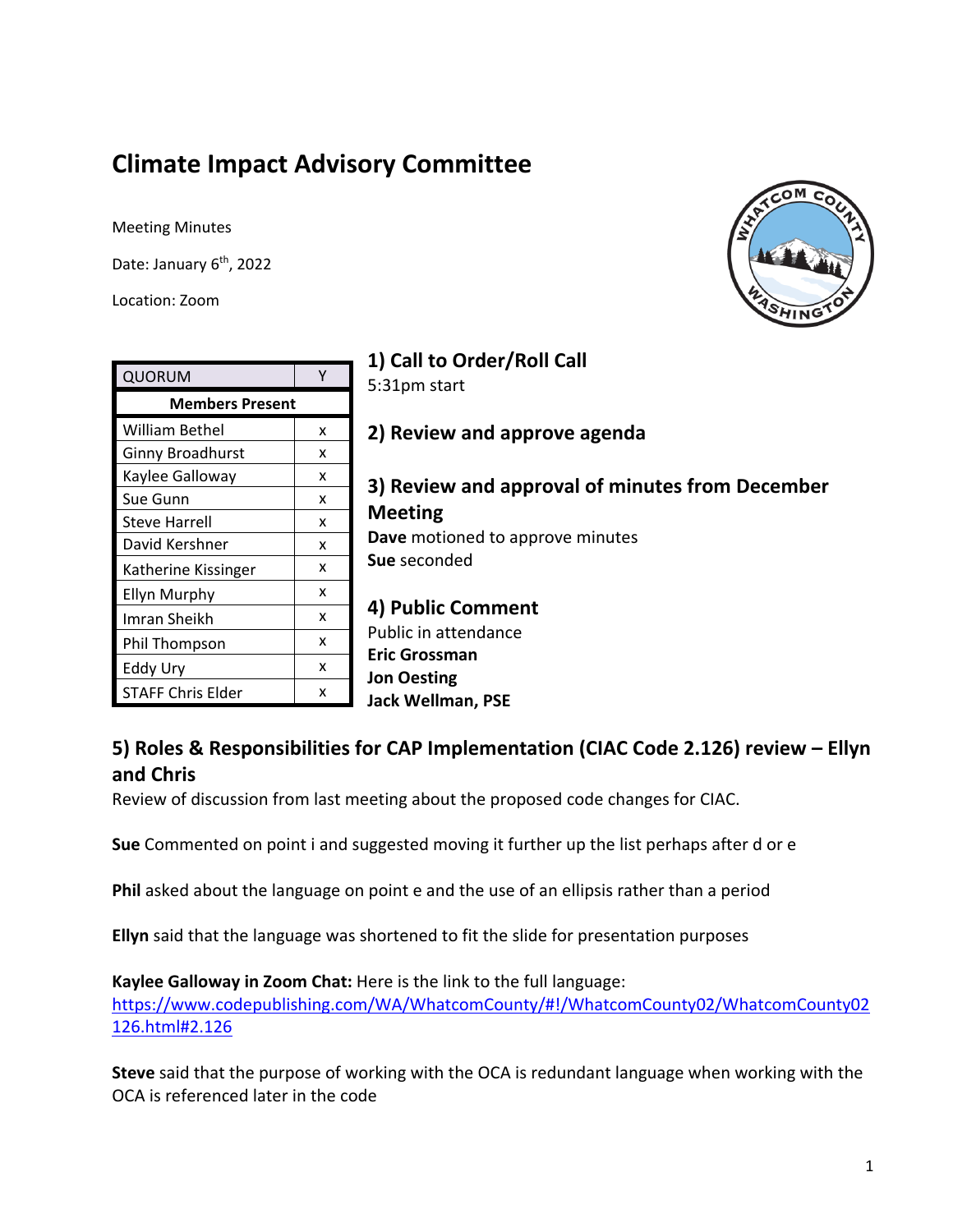**Phil** said that since the wording is slightly different in the two points that it might be better to keep it as specific as possible

**Kaylee** asked about working with the climate manager and revising the language and pointed out that the purpose and function are discussed separately

**Ellyn** said that when presenting the edits to council she will not be using a PowerPoint and will instead provide them with edits directly to the document

In responding to **Sue**'s question **Ellyn** said that the list is not ordered in priority and the fewer edits the more likely it will be that the edits will be approved by council easier

Discussion of proposal to add a councilmember on the committee as a nonvoting member

**Sue** asked about what may happen if we get a climate change denier as the council member on the committee?

**Ellyn** said that this position would be a nonvoting member

**Kaylee** explained how she might serve that roll

**Steve** said that **Sue**'s concern may come to pass even with a fully voting member. Since new members are approved by the council

**Sue** pointed out specifically that the language of the criteria for members to include relevant experience and that she would like for there to be some kind of qualifier for the council member to have an appropriate background

**Chris** wanted to ensure that the climate manager could provide input on applications without politicizing the Climate Action Manager's role.

**Steve** suggested adding advisory wording to the Climate Action Manager's role in providing recommendations.

**Ellyn** said that the overall outcome is the same

**Steve** said that putting the council first in the language makes it seem more like Council has the final say

**Ellyn** said that putting the initiative in the court of the council is just making more work for the council because in the end the council does make the final decision and they have not always agreed with suggestions she has made as the chair of the CIAC in the past

**Eric Grossman in Zoom Chat**: Nice to see you all, I will follow-up with **Ellyn** and Chris on Agenda items 7 and 8, I'm getting pulled away by my 8-yr old! Stay well.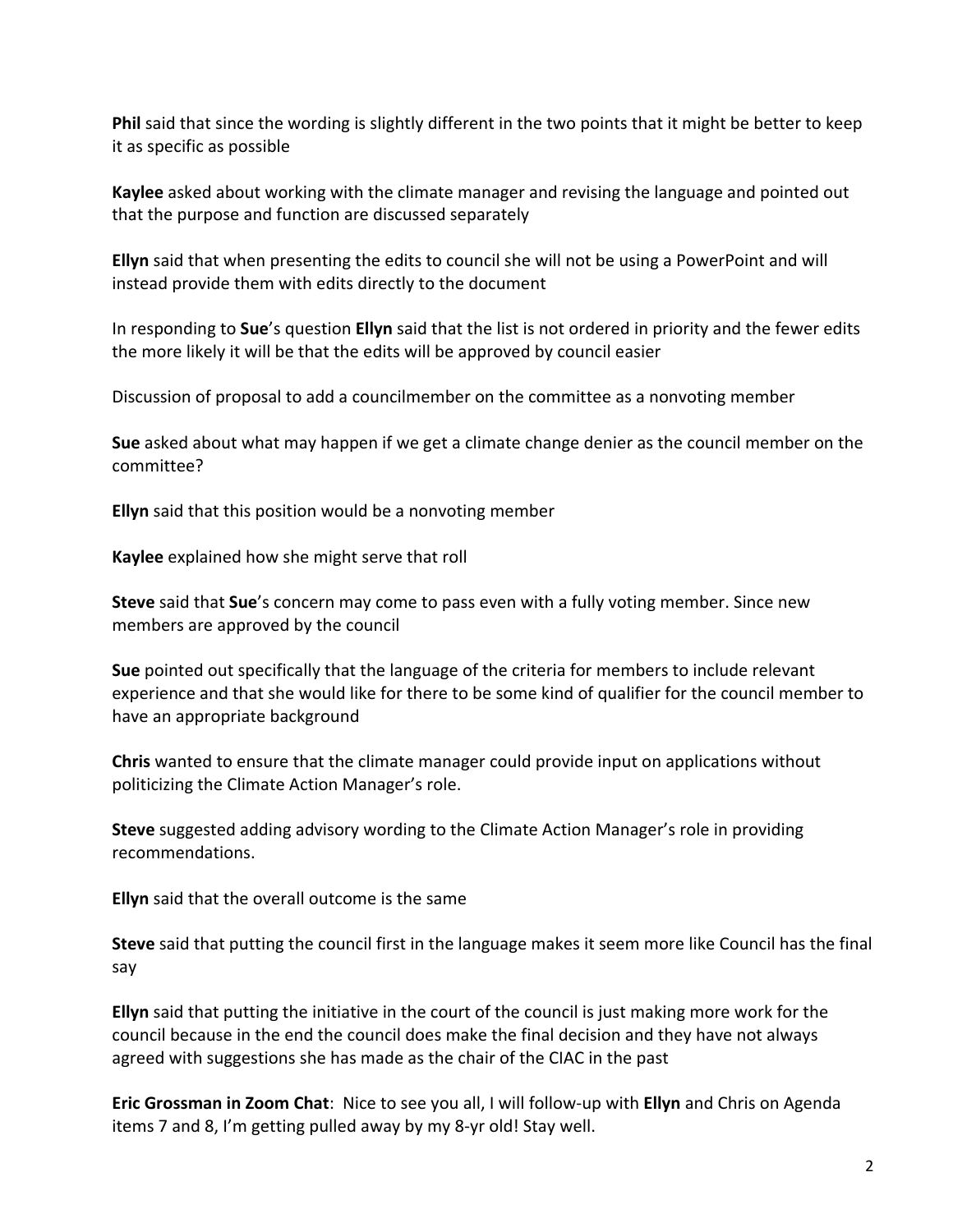**Eddy** said that he would like the wording to be clearer that the county council has the final approval of new members

Consensus seems to be that wording it to be more of a consultation with the Climate Manager and that it will be initiated by the council

**Chris** said that the Climate Manager would be the best fit for providing recommendations so as not to put any other staff member into a position of public scrutiny.

**Dave** seconded **Steve**'s suggested wording to have the Climate manager in a consultation role.

**Eddy** suggested using softer language, words like may or shall

**Ellyn** asked if it might be better for a recommendation to come from the executive staff?

**Kayley** thinking about the relationship between all parties at play here. Said that recommendations are still important even if the council does their own thing. But she suggested having the Climate manager play an outreach and recruitment role to bring in potential applicants with expertise in areas which we are lacking on the committee.

**Phil** supports making the first sentence to be that "the council is going to appoint..."

Discussion on Functions of OCA:

**Ellyn** proposed recommendations for what we would like the Climate Manager to do

**Phil** edited point number 10.

**Chris** suggested placing emphasis on point 4 and participating in JCAT because that is a big role.

**Ellyn** said that she meant for this wording to mean that the Climate Manager just be a member of JCAT and that the Executive's office will coordinate and run the meetings.

**Steve** agreed with **Chris**'s suggestion to give JCAT its own point. He also pointed out how the JCAT is related to the content of point number 8 because it outlines many of the parties that already participate in JCAT

**Sue** asked if 8 is redundant to include with JCAT

**Chris** said that the goal of JCAT is to eventually encompass all the parties in point 8 but it's not there yet so keeping them separate is fine for now.

**Sue** suggested changing the wording to have the Climate Manager provide leadership within the JCAT and then point 8 can be eliminated and combined int the point about JCAT membership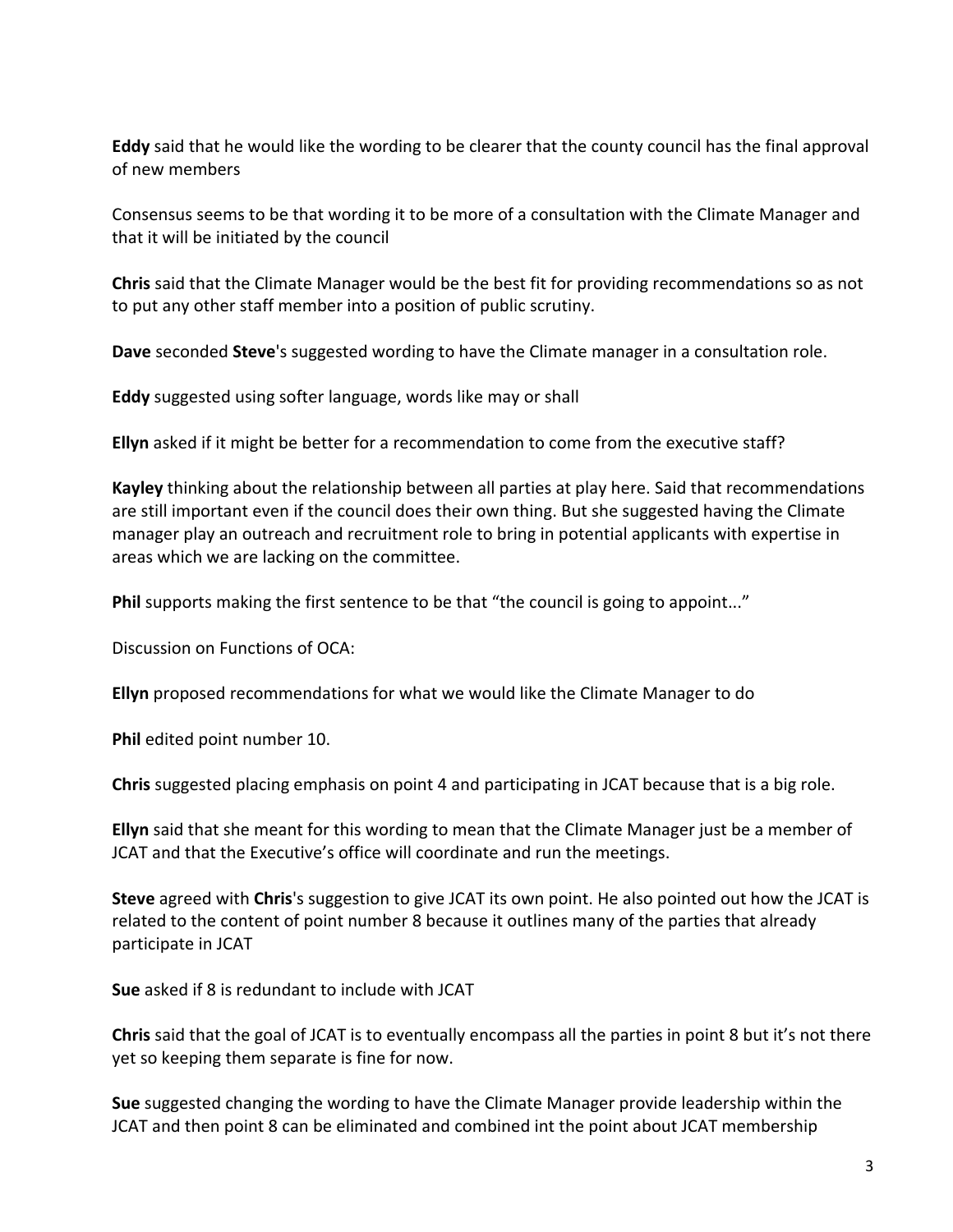**Phil** asked what coordinating member meant

**Steve** said that implied leadership

**Sue** said that providing a leadership role within the JCAT is what she was recommending

**Ellyn** proposed for now wording it to define the Climate Manager's role as leading the internal CAT and participating in the JCAT.

**Phil Thompson in Zoom Chat**: In item 10 add "provide" before public comments. actually "providing" is probably better

**Steve** asked about OCA providing public comments in regulatory proceedings and expanding that to cover other instances that may require comment or testimony.

**Kayley** said that we should differentiate legislature from state agencies.

**Phil** wanted to ensure the wording didn't imply lobbying

**Ginny** suggested to word "decisionmakers"

**Phil** said that might be too exclusive

**Ellyn** said that she was open to any suggestions be sent to her after the meeting if people think of them.

Discussion of other issues

**Ellyn** mentioned how the county's website is difficult to navigate

**Steve** brought up that his daughter is a civic tech expert and while she may not have time to help out on this matter but wanted to suggest that the county should look into hiring someone with that expertise.

### **6) Wind Energy Code Subcommittee – Eddy**

**Eddy** said that there will be a meeting of the subcommittee in January and they would like to present in the next meeting

**Eddy** provided an updated email to get ahold of him: [eddyury@mail.com](mailto:eddyury@mail.com)

#### **7) Communication and Social Media Campaign Update - Katie and Steve**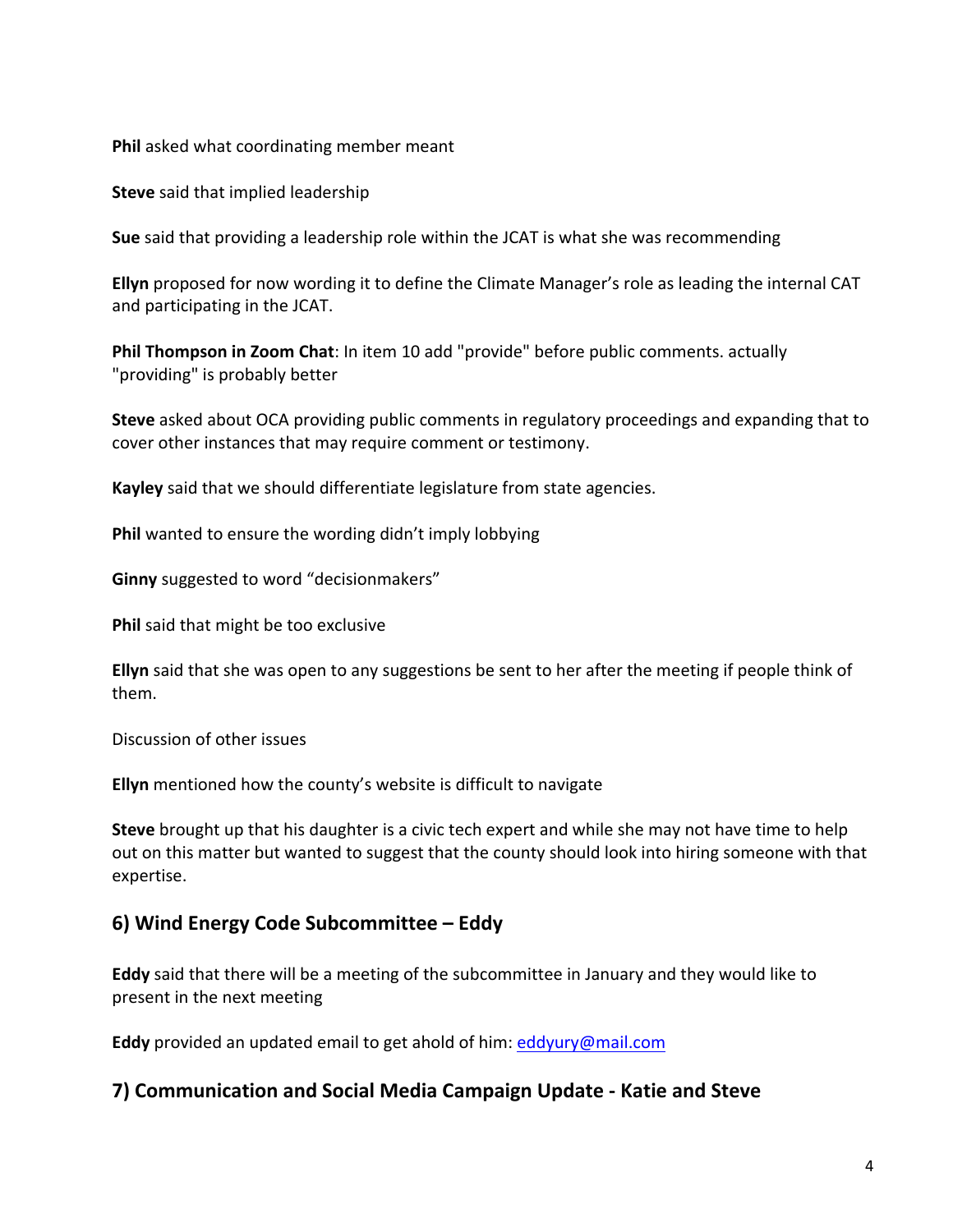**Steve** had an op-ed that recently came out about flooding and climate change.

**Katie** and **Steve** said that the plan for January would be to set up social media accounts on Twitter and Instagram.

## **8) Potential Next Steps in CAP Implementation – Ellyn**

-Looking into CNG Franchise Fee -GHG Assessment is coming up this year -Adding a transportation survey for county staff -upcoming legislation: clean buildings, electrification, cash for lawn clunkers, utilities and energy, ev rebates

**Sue** asked about the article **Ellyn** sent out about the clean air violation and if there have been any updates

**Ellyn** said that it's a concerning issue and suggested someone should look into it.

**Sue** said she would look into it.

**Steve** had a comment on building codes and if the council has any authority to update residential codes

**Ellyn** said that if the proposed state legislation to electrify new multi-family and large buildings passes then local governments can make their own timelines.

## **9) Old/New Business**

**Dave** commented on the Governor's supplemental budget funding for ferries and whether or not it would include electrifying the County ferries as well as the state ferries.

**Ellyn** said it sounded like it might but encouraged that we could write a letter of support

**Sue** was thinking abought campaigns and initiatives in relation to the Climate Manager and asked if there was a certain priority that we wanted to propose? She suggested EV charging stations throughout the county and that we could potentially help out the Climate Manager get started

**Ellyn** asked **Chris** if anything like that is in the works amongst the county staff

**Chris** said he didn't think there was anyone specifically working on it.

**Ellyn** asked **Phil** to check in with his transportation contacts in the county